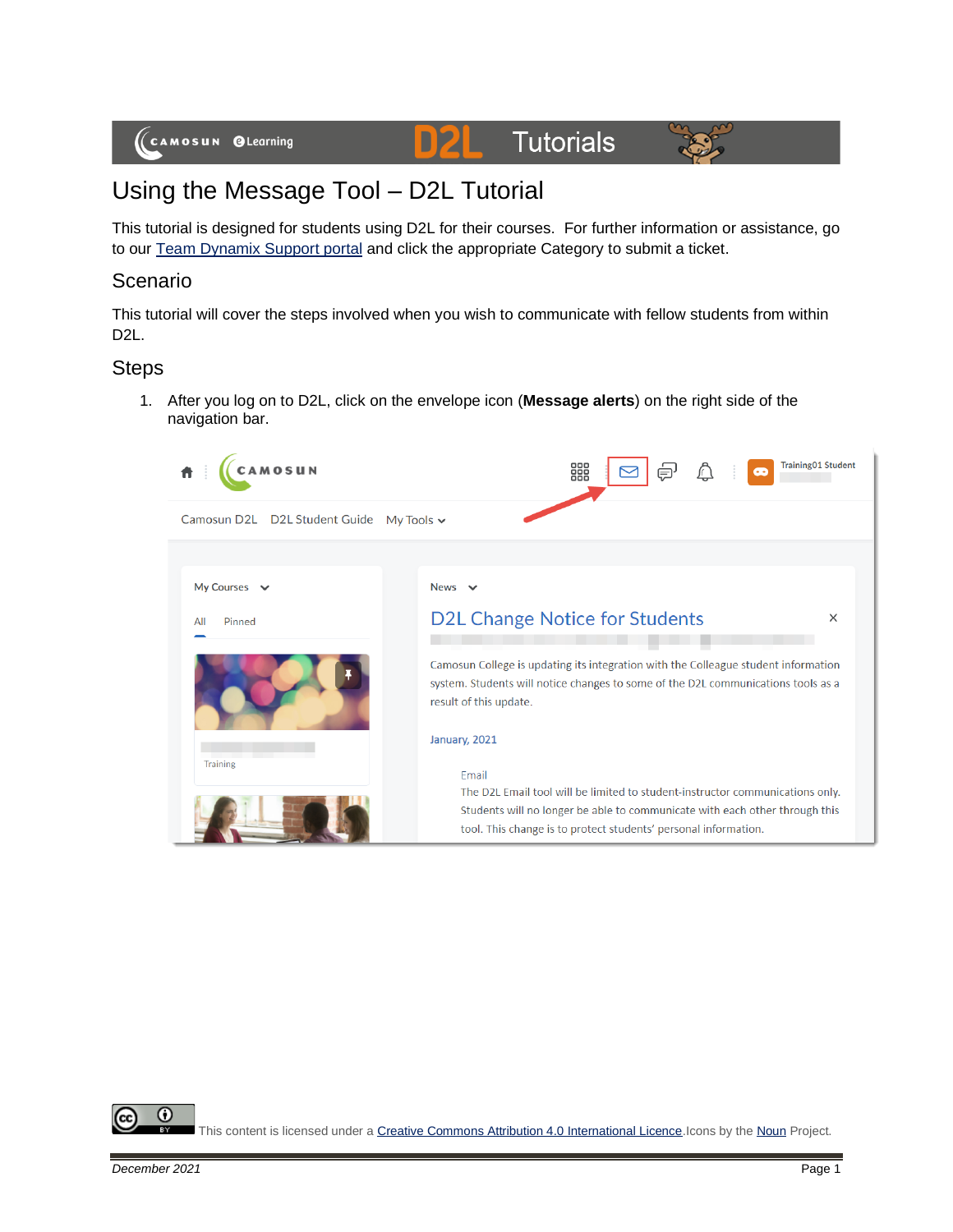2. Click **Message**. A Message box will open. (Note – to send a message to your instructor, you would click **Email**).



3. In the Message box, click the **Classlist** tab.

| Friends Classlist<br><b>Inbox</b> | Settings           |  |  |  |
|-----------------------------------|--------------------|--|--|--|
| View:<br>All<br>$\checkmark$      |                    |  |  |  |
| Set Read Set Unread Delete        | 10<br>$\checkmark$ |  |  |  |
| No messages found                 |                    |  |  |  |
|                                   |                    |  |  |  |

 $\odot$ This content is licensed under [a Creative Commons Attribution 4.0 International Licence.I](https://creativecommons.org/licenses/by/4.0/)cons by th[e Noun](https://creativecommons.org/website-icons/) Project.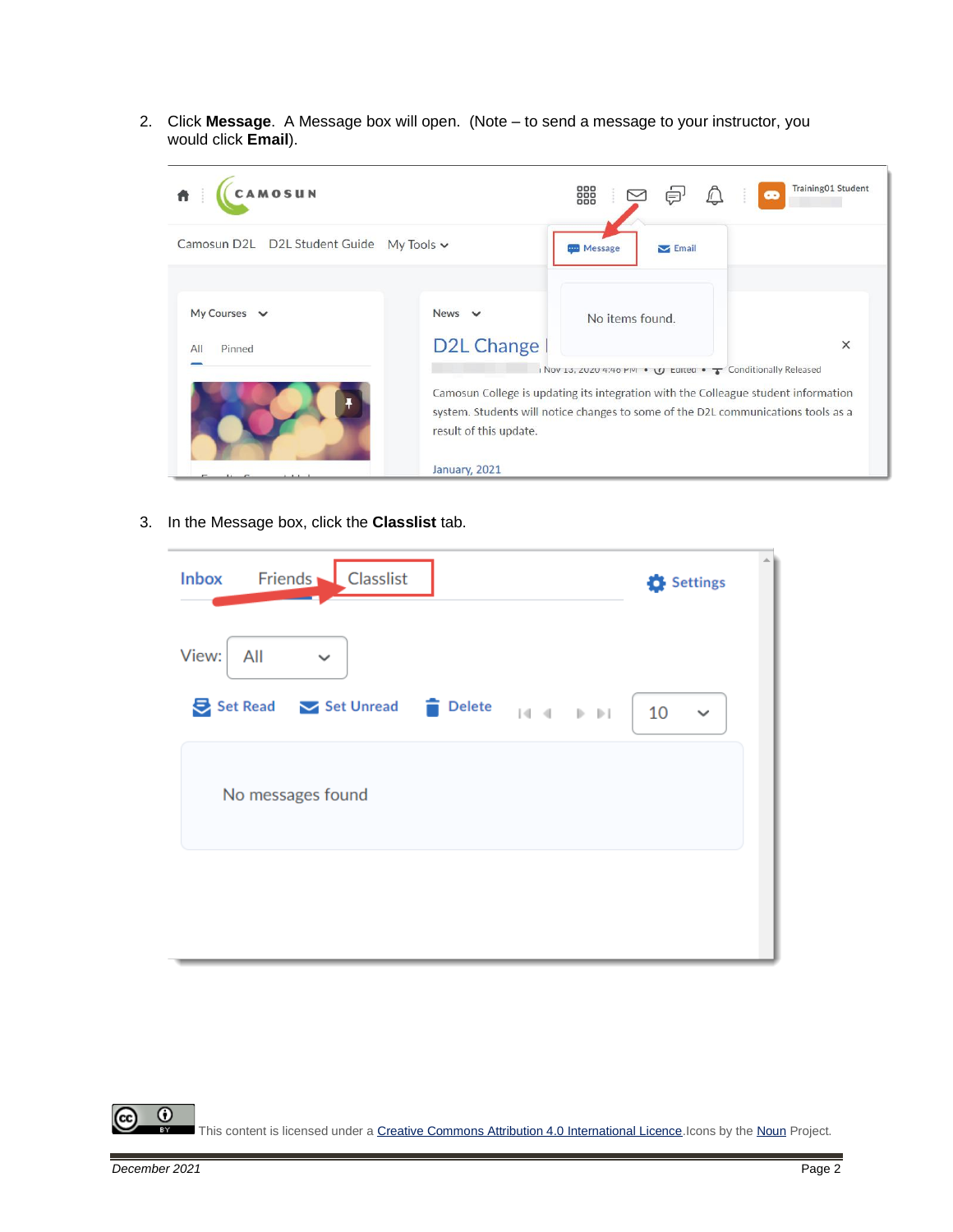4. In the **View** drop-down menu, select the course with the student you want to send a message to. The classlist for that course will then appear.



5. You will be able to tell if your fellow students are online or offline (meaning that they will not see your message until the log on). Select the student(s) with whom you want to communicate and click **Message**. (**Note**: you can also click **Add** if you want to "Friend" the student for future quick communication.)



This content is licensed under [a Creative Commons Attribution 4.0 International Licence.I](https://creativecommons.org/licenses/by/4.0/)cons by th[e Noun](https://creativecommons.org/website-icons/) Project.

0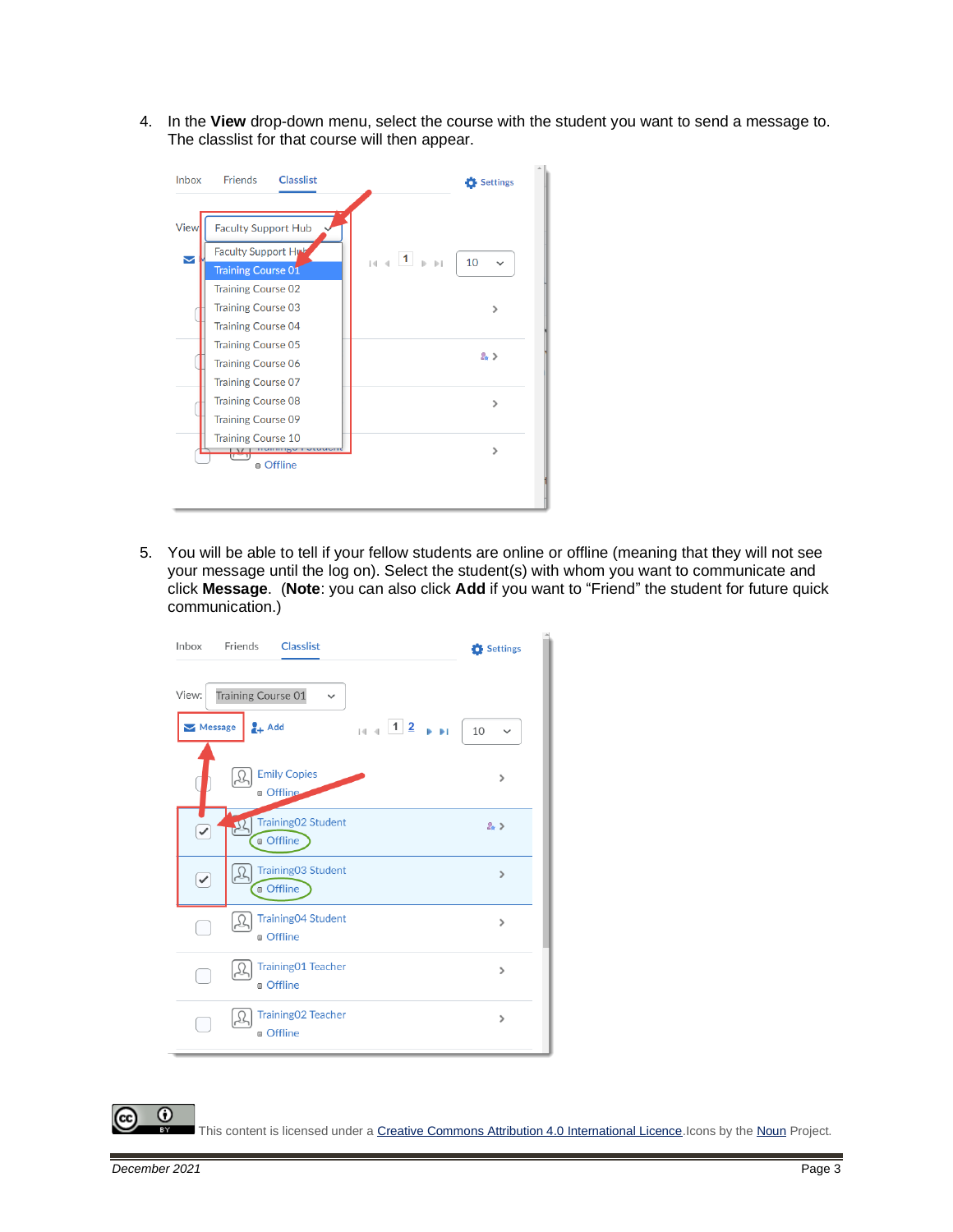6. Type your message in the text box (at the bottom of the Message box) and then click **Send**.



7. To retrieve messages, go to the **Message** tool (as outlined in Steps 1 and 2) and your messages will appear. Click on the message to read and respond. You can also choose to set your messages to **Read**, **Unread**, or **Delete** them.

| <b>Inbox</b> | <b>Friends</b>      | Classlist                                       | Settings             |
|--------------|---------------------|-------------------------------------------------|----------------------|
|              |                     |                                                 |                      |
|              | 1 unread messages   |                                                 |                      |
| View:        | All<br>$\checkmark$ |                                                 |                      |
|              | Set Read Set Unread | <b>Delete</b><br>÷                              |                      |
|              |                     | $\vert \cdot \vert$                             | 10<br>$\mathbb{D}$ 1 |
|              |                     |                                                 |                      |
|              |                     | Training01 Student said:                        | ⋟                    |
|              |                     | When does it work for us to meet on Collaborate |                      |
|              |                     | to talk about our project?                      |                      |
|              |                     | Dec 4, 2020 9:45 AM                             |                      |
|              |                     |                                                 |                      |
|              |                     |                                                 |                      |
|              |                     |                                                 |                      |
|              |                     |                                                 |                      |
|              |                     |                                                 |                      |
|              |                     |                                                 |                      |
|              |                     |                                                 |                      |

This content is licensed under [a Creative Commons Attribution 4.0 International Licence.I](https://creativecommons.org/licenses/by/4.0/)cons by th[e Noun](https://creativecommons.org/website-icons/) Project.

 $\odot$